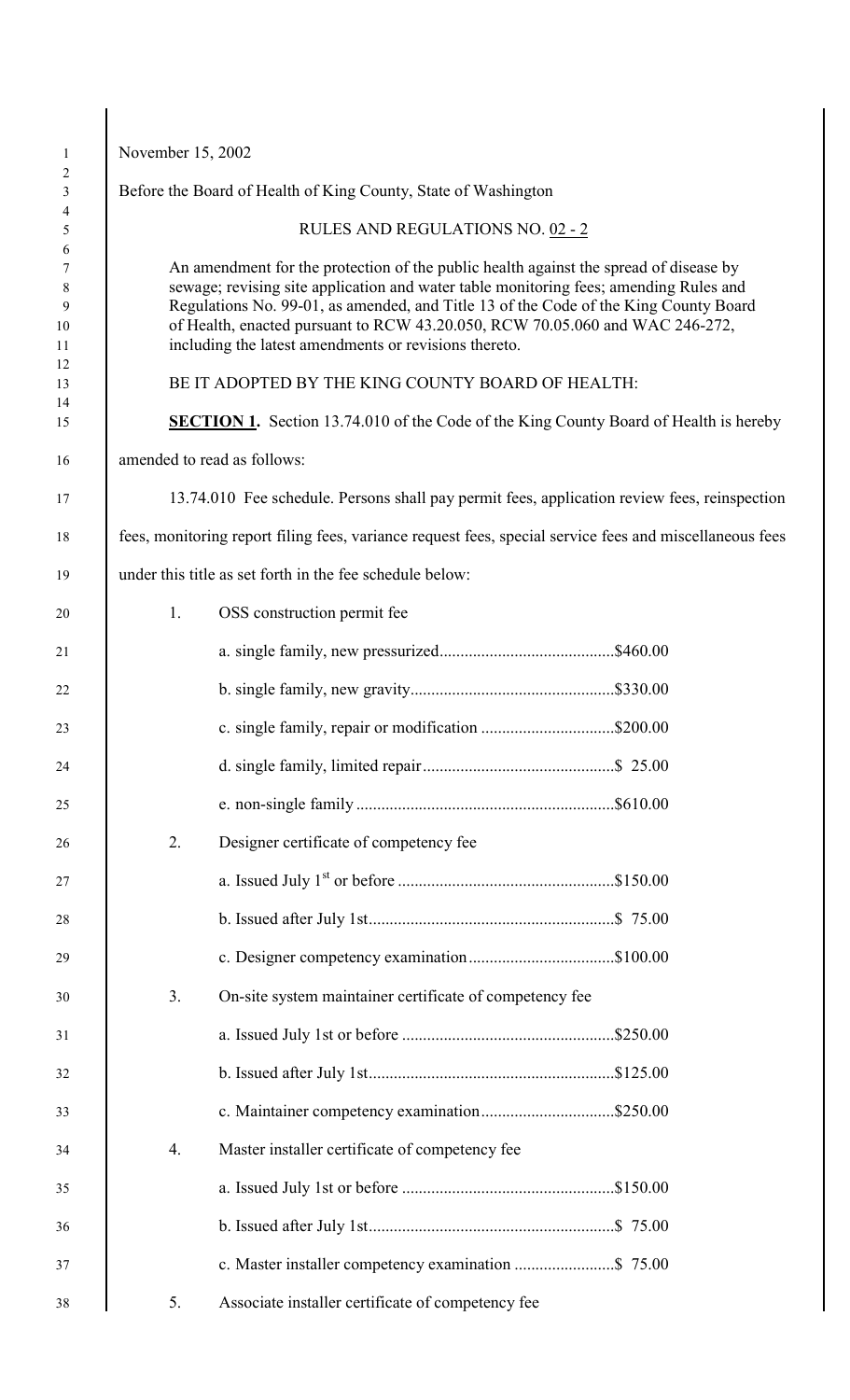| 39             |     |                                                                          |
|----------------|-----|--------------------------------------------------------------------------|
| 40             |     |                                                                          |
| 41             | 6.  | Pumper certificate of competency fee                                     |
| 42             |     |                                                                          |
| 43             |     |                                                                          |
| 44             |     |                                                                          |
| 45             |     |                                                                          |
| 46             | 7.  | Site design application review fee                                       |
| 47             |     |                                                                          |
| 48             |     |                                                                          |
| 49             |     |                                                                          |
| 50             | 8.  | Community and large on-site systems review fees                          |
| 51             |     | a. Preliminary engineering report, new and replacement \$300.00          |
| 52             |     |                                                                          |
| 53             |     | c. Plans and specifications, repaired and replacement\$250.00            |
| 54             |     |                                                                          |
| 55             | 9.  | Subdivision review fees                                                  |
| 56             |     |                                                                          |
| 57             |     | b. Final application review\$345.00+175.00/lot                           |
| 58             | 10. | Sewage Review Committee fees                                             |
| 59             |     |                                                                          |
| 60             |     |                                                                          |
| 61             | 11. | Miscellaneous fees                                                       |
| 62             |     |                                                                          |
| 63<br>64<br>65 |     | b. Wastewater tank manufacturers standards<br>actual costs over \$150.00 |
| 66<br>67       |     | c. OSS maintainer's report filing (database management)\$ 10             |
| 68<br>69       |     | d. Alternative, community, commercial system monitoring by               |
| 70             |     |                                                                          |
| 71<br>72       |     | f. Disciplinary/performance review conference for certificate            |